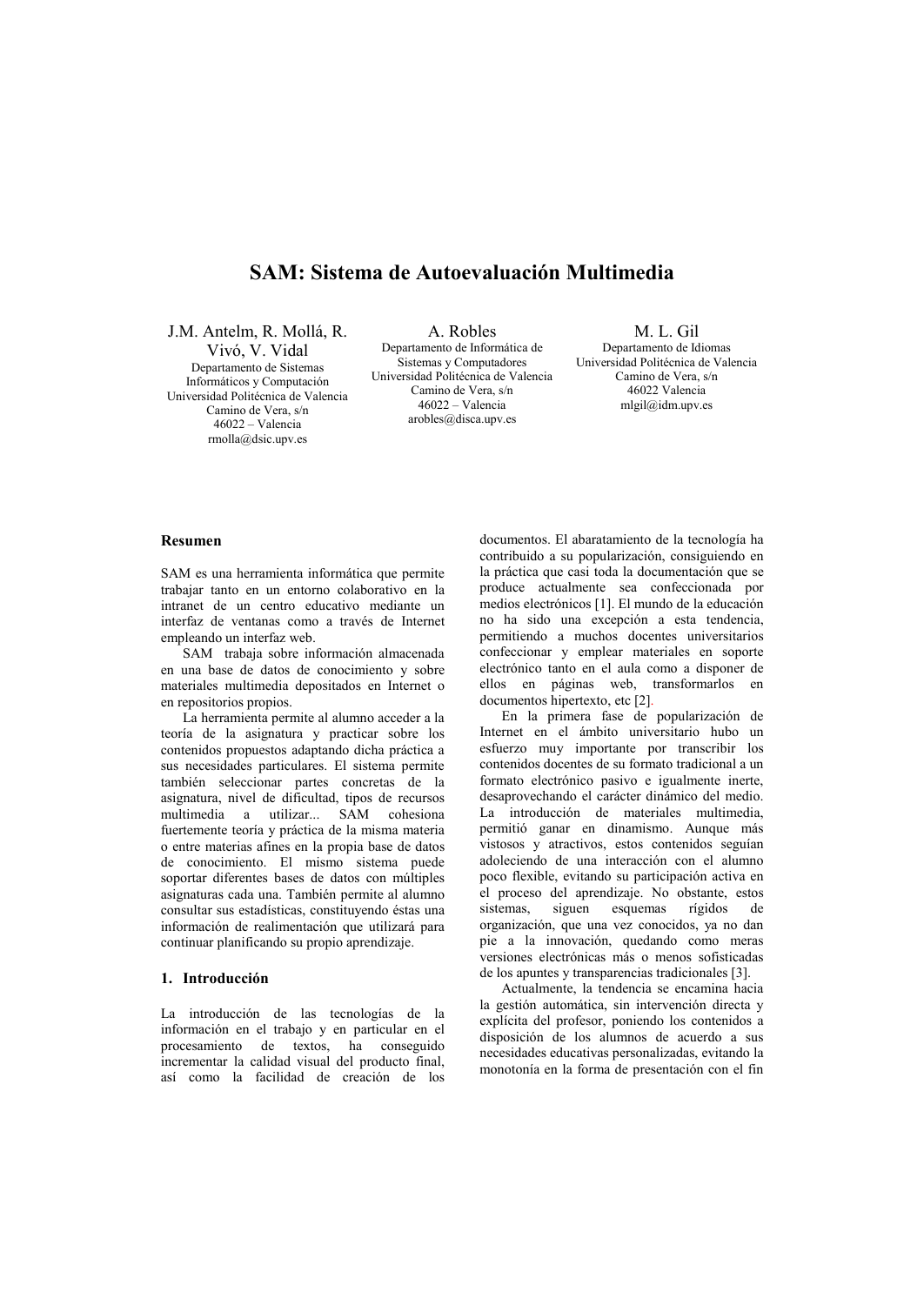#### **59: Evaluación del alumnado**

de incrementar la motivación, el interés y la curiosidad del alumno.

Un sistema que pretenda servir de orientación en el proceso de (auto)aprendizaje debe adaptarse a las necesidades de cada alumno, debe resultar motivador, y además debe poder informarle del nivel adquirido, proporcionándole al alumno una realimentación que le permita reorientar su práctica de aprendizaje [4].

Los procesos de enseñanza-aprendizaje han sufrido grandes modificaciones, especialmente los ligados a los cambios que se van originando conforme se va generalizando el uso de Internet 151. Muchas instituciones educativas han comenzado a utilizar la web como herramienta de apoyo al proceso de enseñanza-aprendizaje, aplicando las nuevas tecnologías en áreas como la teleformación y el autoaprendizaje. La mayoría de ellas la utilizan como sistema de distribución de información y de formación, proporcionando al alumno acceso a los contenidos teóricos necesarios y material de apoyo de tipo práctico, así como la posibilidad de establecer comunicación con un profesor de consulta que pueda resolver sus dudas. En este sentido, cabe destacar las encomiables iniciativas que están llevando a cabo:

- La UOC (Universitat Oberta de Catalunya http://www.uoc.es)
- El sistema SED de la Universidad Miguel Hernández de Elche (http://www.umh.es)
- El sistema de telenseñanza integral de la Univesitat Politècnica de Mataró
- · La herramienta de evaluación a disposición del profesorado universitario de la Universidad de Navarra (http://www.uva.es/aufop/publica/revelfop/9  $9-v2n1.htm$

Por otra parte, hay una gran cantidad de herramientas informáticas que asisten al docente en la realización de todo tipo de ejercicios para sus alumnos. Muchas son las posibilidades que éstas ofrecen, como el soporte de diferentes y variados tipos de ejercicios, la autocorrección, enviar respuestas a un instructor para que las corrija, soporte de archivos multimedia, etc. De entre todas estas iniciativas que han aparecido en el mercado se cita a modo de ejemplo:

HotPotatoes

http://www.halfbakedsoftware.com v http://web.uvic.ca/hrd/hotpot

- Discovery School. http://school.discovery.com
- Interactive Exercise Makers. lang.swarthmore.edu/makers/indexold.htm
- Quia!. http://www.quia.com/
- **Ouiz Star**
- Web Author. http://aware.hwg.org/tools/
- WebPractest. http://www.wm.edu/CAS/modlang/gasmit/w ebpractest/

La mayoría de las iniciativas universitarias, así como los programas comerciales, se decantan claramente por un entorno de trabajo que obliga a la conexión permanente a Internet para poder realizar la autoevaluación. Por otro lado, las herramientas comerciales presentan una tecnología propietaria que no permiten su desarrollo ni el control de los fuentes para poder adaptarlas al entorno o las características de sus nsuarios

SAM es una herramienta en la que las fuentes han sido desarrolladas en la UPV y, por tanto, los usuarios somos los propietarios de la tecnología. SAM permite trabajar tanto a través de Internet como a través de la intranet de un centro educativo o directamente en modo local, fuera de línea, en casa, empleando los mismos soportes de conocimiento

El mismo programa puede ser empleado tanto por el profesor como por los alumnos (versión con  $\overrightarrow{p}$  menos funcionalidad) tanto en clase como en casa. siendo en este caso una herramienta que complementa y evalúa los contenidos adquiridos.

# **2. SAM**

SAM es el resultado de la evolución del provecto anterior denominado MGA (Motor Genérico de Autoevaluación) [6] al que se le ha dotado de un interfaz web que amplía la forma en la que los alumnos pueden acceder al contenido de información

SAM pretende facilitar al alumno la evaluación autónoma. Para ello, se exige al docente organizar dichos contenidos en temas o módulos concretos que a su vez pueden dividirse en subtemas de forma jerárquica e indefinida. Así mismo, los contenidos prácticos se asocian a esos subtemas junto con la teoría.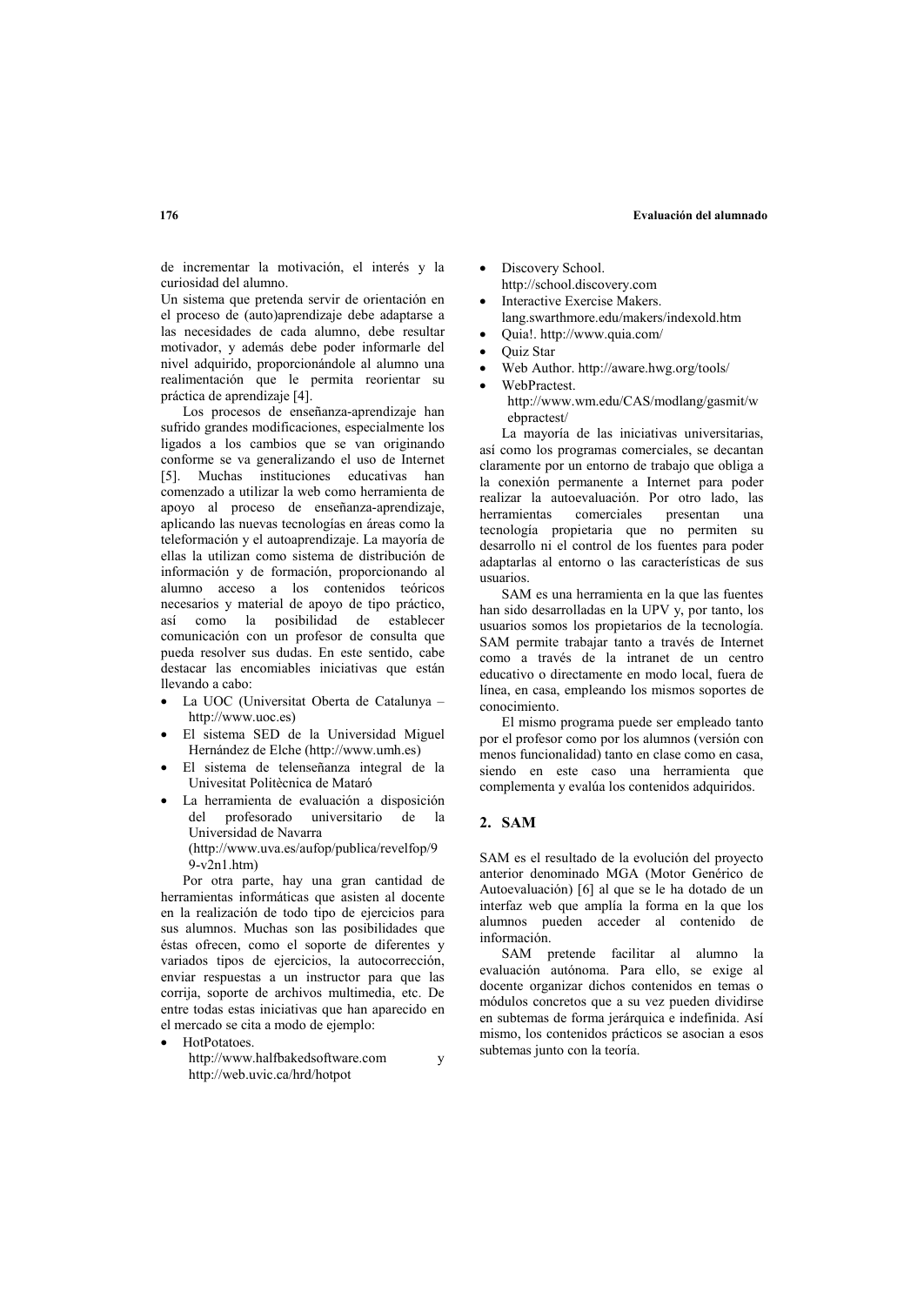### IX Jornadas de Enseñanza Universitaria de la Informática

SAM está dividido en tres módulos o programas que interaccionan de forma semejante entre sí y que comparten una misma base de datos y recursos multimedia. Estos tres módulos son el MGA versión completa, el MGA versión simplificada y el WebMGA. Véase la Figura 1.



Figura 1. Esquema general de funcionamiento del Sistema de Autoevaluación Multimedia

Los tres tipos de programas acceden a la misma base de datos donde se almacena el conocimiento de la asignatura. Tanto el MGA completo como el MGA simplificado, acceden a la BD en modo local o a lo sumo, a la BD existente en un servidor (aula informática). En el caso del WebMGA, el usuario accede a través de Internet al conocimiento existente en un servidor remoto y que no es visible por parte del alumno, sino sólo por el profesor, aunque sí sus resultados (evaluaciones). La base de datos está dividida en varias áreas<sup>-</sup>

- Conocimiento. Se organiza por asignaturas. Cada una de ellas contiene un árbol de profundidad no acotada que organiza todos los temas y subtemas asociados.
- Prácticas. Se pueden gestionar las preguntas y las respuestas asociadas por separado. Cuando se asocia una pregunta con una

respuesta, se crea una cuestión. Varias cuestiones forman un ejercicio. Varios ejercicios, incluso de diferentes tipos, forman una prueba objetiva o examen. Cada contestación al examen es una *realización* que se guarda en la base de datos para que el propio profesor o alumno pueda realizar estadísticas  $un$ seguimiento más  $\mathbf{v}$ personalizado de la evolución.

Alumnos. Contienen los datos personales y las referencias necesarias para realizar posteriormente la evaluación y el seguimiento estadístico.

Cada (sub)tema de teoría tiene asociado un recurso hipertexto que lo desarrolla, el cual a su vez puede contener otros recursos multimedia o hiperenlaces a otros temas, con independencia de que éstos, a su vez, estén o no registrados en la base de datos.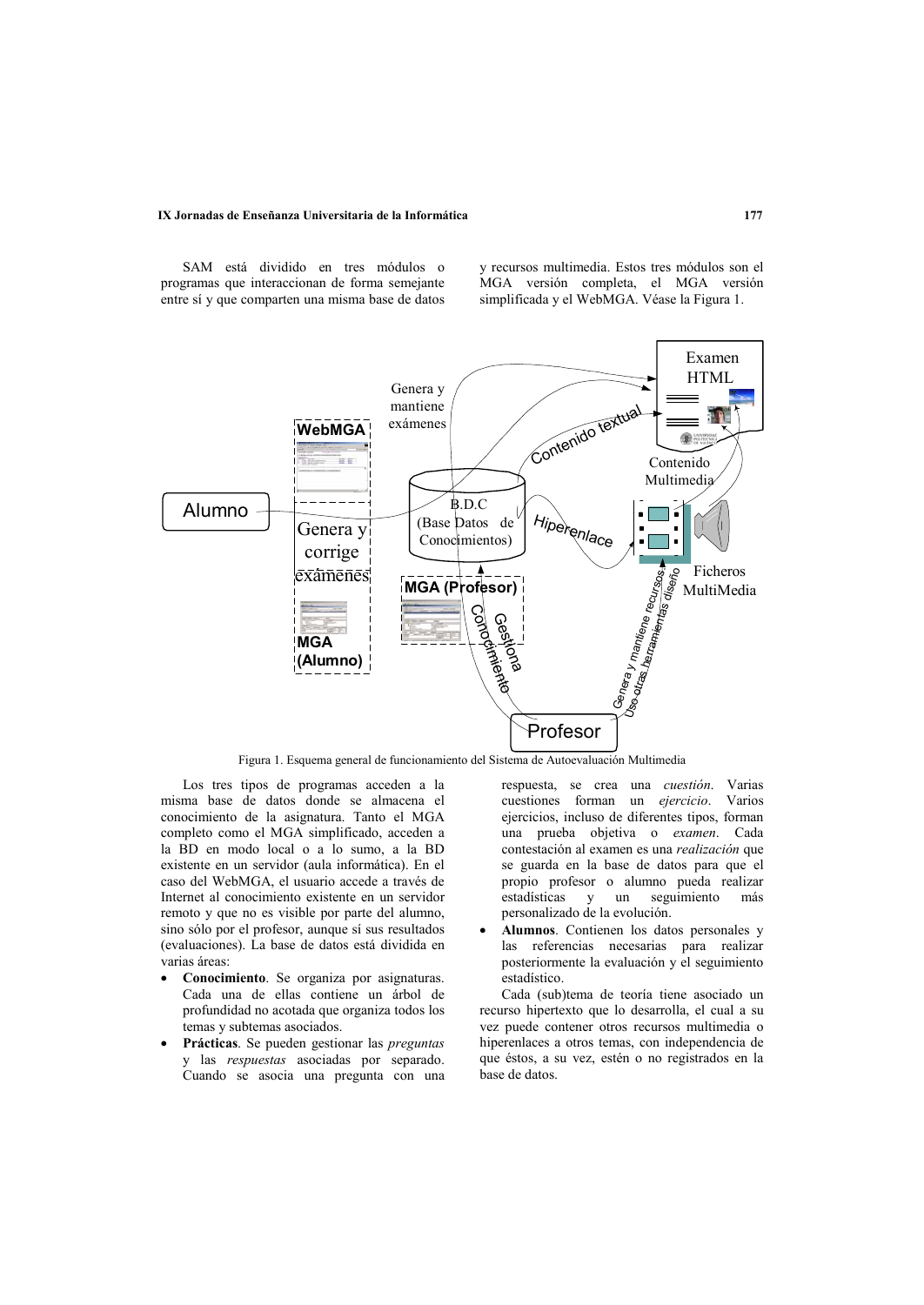#### **59F 59F 178 69F 69F 69F 69F 69F 69F 69F 69F 69F 69F 69F 69F 69F 69F 69F 69F 69F 69F 69F 69F 69F 69F 69F 69F 69F 69F 69F 69F 69F 69F 69F 69F 69F 69F**

Cada pregunta o respuesta puede ser **2.1. M.G.A. Motor Genérico de Autoevaluación** expresada en diferentes formatos que van desde el texto plano hasta imagen animada con audio incorporado. Una misma pregunta o respuesta puede estar expresada simultáneamente en diferentes formatos e incluso repitiendo diferentes contenidos (grados de dificultad) con el mismo formato. Así pues, una pregunta puede estar almacenada en formato  $W\widehat{AV}$  de audio o MP3, en formato AVI, texto o JPEG e incluso pueden haber varios ficheros AVI que contengan la misma pregunta. Sería el caso de una asignatura de idiomas en el que cada AVI se realiza en contextos diferentes dependiendo de la dificultad de la pregunta: en entorno silencioso, en el campo, en una calle ruidosa, con diferentes acentos, etc.

Las preguntas y respuestas están siempre asociadas a un tema de teoría. De esta forma. cuando se genera una prueba no evaluatoria, se puede incluir un hinerenlace a la teoría asociada para consultar dudas cuando no se sabe cómo responder la pregunta. El programa genera ficheros HTML con el contenido de las pruebas a realizar. Dependiendo de si se activa la consulta en línea (siempre desactivada en los exámenes reales), se puede consultar la teoría asociada a esa pregunta, recibir mensajes de ayuda, o comprobar cómo se podría resolver el ejercicio, la respuesta correcta,..

Por último, indicar que los recursos incluso, entre diferentes asignaturas. referenciados por documentos hipertexto teóricos pueden ser también referenciados desde los exámenes para generar las preguntas o respuestas; incluso entre diferentes temas o asignaturas, incrementando enormemente la productividad del sistema

Los tres programas utilizan recursos multimedia generados mediante el uso de otros programas de edición de contenidos de imagen, vídeo o sonido y que residen en directorio locales a los servidores o disponibles en otras URL en Internet

Se ha desarrollado la herramienta pensando en dos tipos de usuario: el alumno y el profesor, con dos perfiles claramente definidos y distintos, y en dos formas de acceso: en modo local (propio PC o intranet del centro) y modo remoto a través de Internet. Seguidamente se procede a presentar más detalladamente cada uno de estos programas que conforman en su conjunto el provecto SAM.

El MGA, en su versión completamente funcional, es la versión del programa que normalmente utiliza el profesor, ya que permite un control completo de la base de datos. Se puede incluir distintas asignaturas en una misma base de datos. Cada asignatura dispone internamente de unos contenidos teóricos organizados de acuerdo con la estructura de la materia. Cada registro enlaza con los contenidos teóricos mediante hiperenlaces. Cuanto más descrito y pormenorizado sea el árbol de contenidos de la materia, de más versatilidad se dispondrá para poder realizar preguntas, desglosar contenidos, asociar a recursos externos, etc.

Asímismo, el material de práctica asociado a dichos contenidos teóricos es parametrizable en cuanto a nivel de dificultad, tipo de ejercicio, referencias e teóricas formatos multimedia referencias teóricas permitidos y prohibidos, etc.

La utilización de este programa obliga a realizar *un único esfuerzo* de creación de contenidos en formato hipertexto susceptibles de ser gestionados por cualquier navegador, bien a través de un servidor web, bien fuera de línea desde un CD-ROM. Los materiales multimedia teóricos pueden ser reutilizados en la parte de evaluación como parte de las preguntas y respuestas entre temas de la misma asignatura e



Figura 2. Detalle del MGA completo, versión de profesor

Esta es una herramienta abierta de código fuente libre, de forma que cualquier persona pueda aportar una mejora y sea toda la comunidad académica la que se responsabilice de su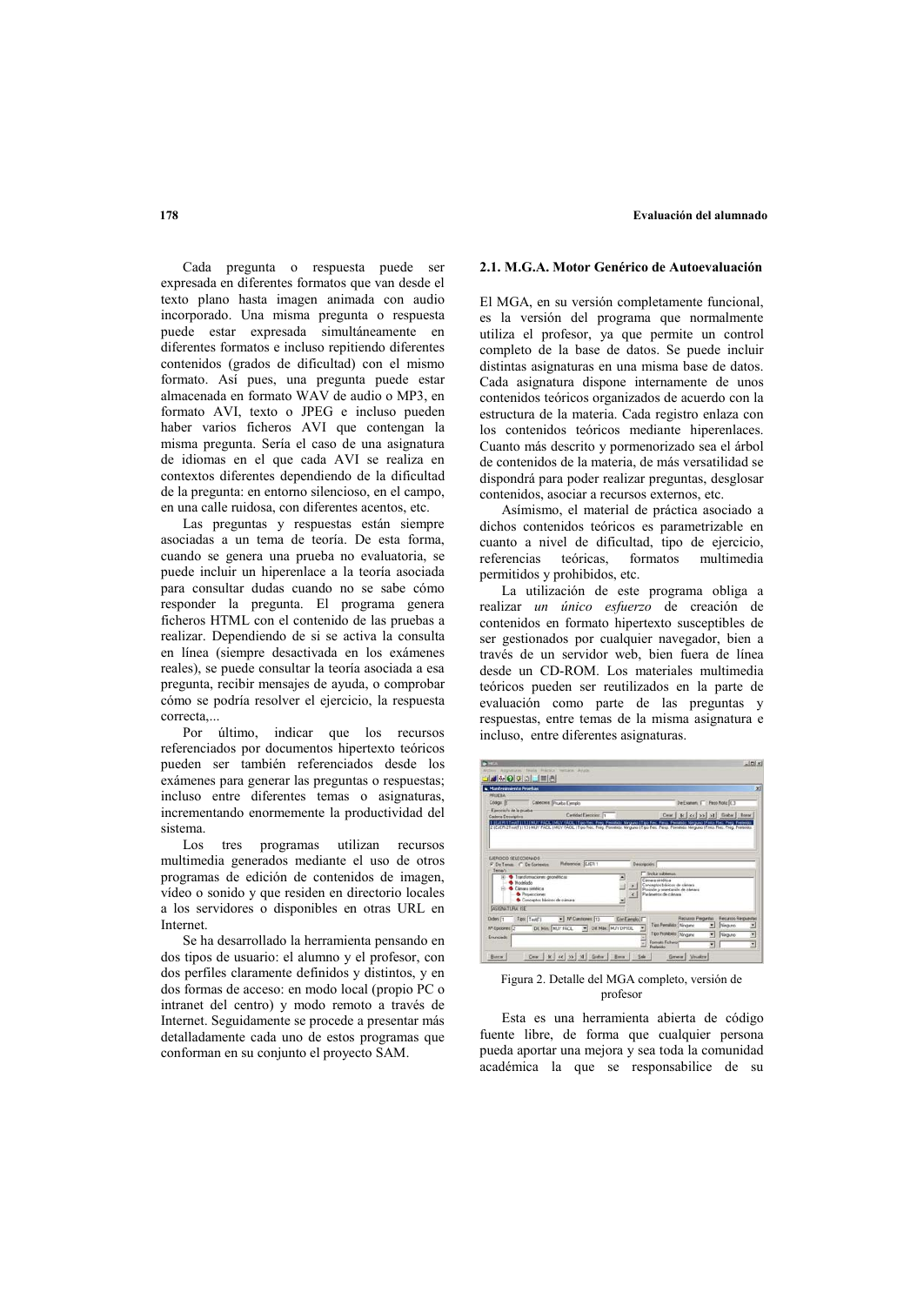#### IX Jornadas de Enseñanza Universitaria de la Informática

mantenimiento y crecimiento. No obstante, no comparte licencia GNU va que ha sido desarrollada sobre tecnologías propietarias Microsoft. Actualmente, se puede obtener la última versión de la herramienta en http://www.sig.upv.es/\*\*\*\*

Su versatilidad es alta, ya que se soporta cualquier tipo de media existente actualmente y la incorporación de los nuevos que vavan apareciendo dependerá de la velocidad con la que dicho media se soporte por los navegadores de Internet habituales.

El programa es multidisciplinar, ya que no se requiere una versión de programa para cada asignatura o contenido, sino que permite la docencia de todo tipo de asignaturas, así como que dicha docencia pueda ser orientada a todo tipo de alumno (universidad, empresa, academia. educación primaria o secundaria, etc).

Es versátil, ya que permite ser configurado por el usuario, en función de niveles de dificultad, temario asignaturas, contenidos, medias cantidad, tipo de evaluación, etc.

El programa posibilita la formación autónoma y a distancia, sin que sea necesaria la presencia física del docente, a menos que el alumno lo requiera. El MGA permite al alumno plantearse casos reales, ejercicios y resolverlos por su cuenta, pudiendo averiguar la teoría que subyace detrás, consejos o resoluciones alternativas detalladas en formato multimedia por el profesor previamente.

Al utilizar el motor de bases de datos de MSpermite el acceso concurrente Access multiusuario, pudiendo ser utilizada tanto por profesores como por alumnos. Por ello, facilita el proceso de gestión del conocimiento, la generación de exámenes y su evaluación por parte de los profesores.

El desarrollo de esta herramienta se ha realizado atendiendo prioritariamente a la facilidad de uso por parte de personal no experto ni profesional, tanto en la elaboración de los contenidos como en el acceso a los mismos, en la utilización por parte de los alumnos, navegación dentro del conocimiento y enlace directo entre la teoría v la práctica.

El MGA debe adaptarse a personas con discapacidades generando exámenes expresados sólo con voz (ciegos o dioptrías elevadas) o sin sonido (sordos), sólo imagen estática o dinámica (niños, disminuidos psíquicos,...) o cualquier otro tipo de restricción que se considere. El objetivo final es incentivar la participación del alumno en su propia formación, implicándole de forma mucho más activa en el proceso de aprendizaje.

El programa permite la generación guiada y automática de pruebas o cuestionarios basándose en el conocimiento almacenado en la base de datos. Esta base de datos almacena información de tipo textual, así como referencias a los diferentes ficheros multimedia en los que se puede expresar un determinado conocimiento. El profesor es el que genera los contenidos multimedia, utilizando las herramientas habituales de edición de imagen, vídeo, páginas web,... o reutilizando los generados por colegas o suministrados a través de otros canales. En este sentido, esta herramienta no viene a reinventar o sustituir a ninguno de los programas habituales de generación de contenidos multimedia, sino a utilizar el resultado producido por dichos programas e integrarlos en un cuerpo coherente y uniforme de contenidos organizados.

Los exámenes generados por el MGA utilizan tecnología Internet. En realidad no son más que ficheros HTML que referencian a los ficheros multimedia anteriores y que también pueden incluir código JavaScript, Java, animaciones FLASH o cualquier otro tipo de tecnología actualmente utilizada o que en el futuro se pudiera utilizar

Como el fichero de examen está generado por el MGA, éste puede cambiar su aspecto de forma aleatoria o de acuerdo con los criterios marcados por el usuario. De esta forma, la apariencia de los exámenes cambia cada vez, reduciéndose la posibilidad de responder por asociación o recuerdo a las preguntas actuales basándose en las anteriores.

El objetivo es mantener o incrementar la curiosidad e interés del alumno por la asignatura, generando documentos dinámicos que disminuyan la fatiga que representa tener que acceder siempre al mismo contenido y de la misma forma.

Cada prueba es una novedad, puesto que se permite cambiar tanto el orden de los ejercicios como el orden de las preguntas y respuestas dentro del mismo ejercicio. Asímismo, puede generar varias versiones del mismo examen con el mismo contenido, para disminuir la posibilidad de copia entre alumnos durante la prueba, en caso de que ésta se dedique a realizar una evaluación real. Esta facilidad impide que el alumno se aprenda las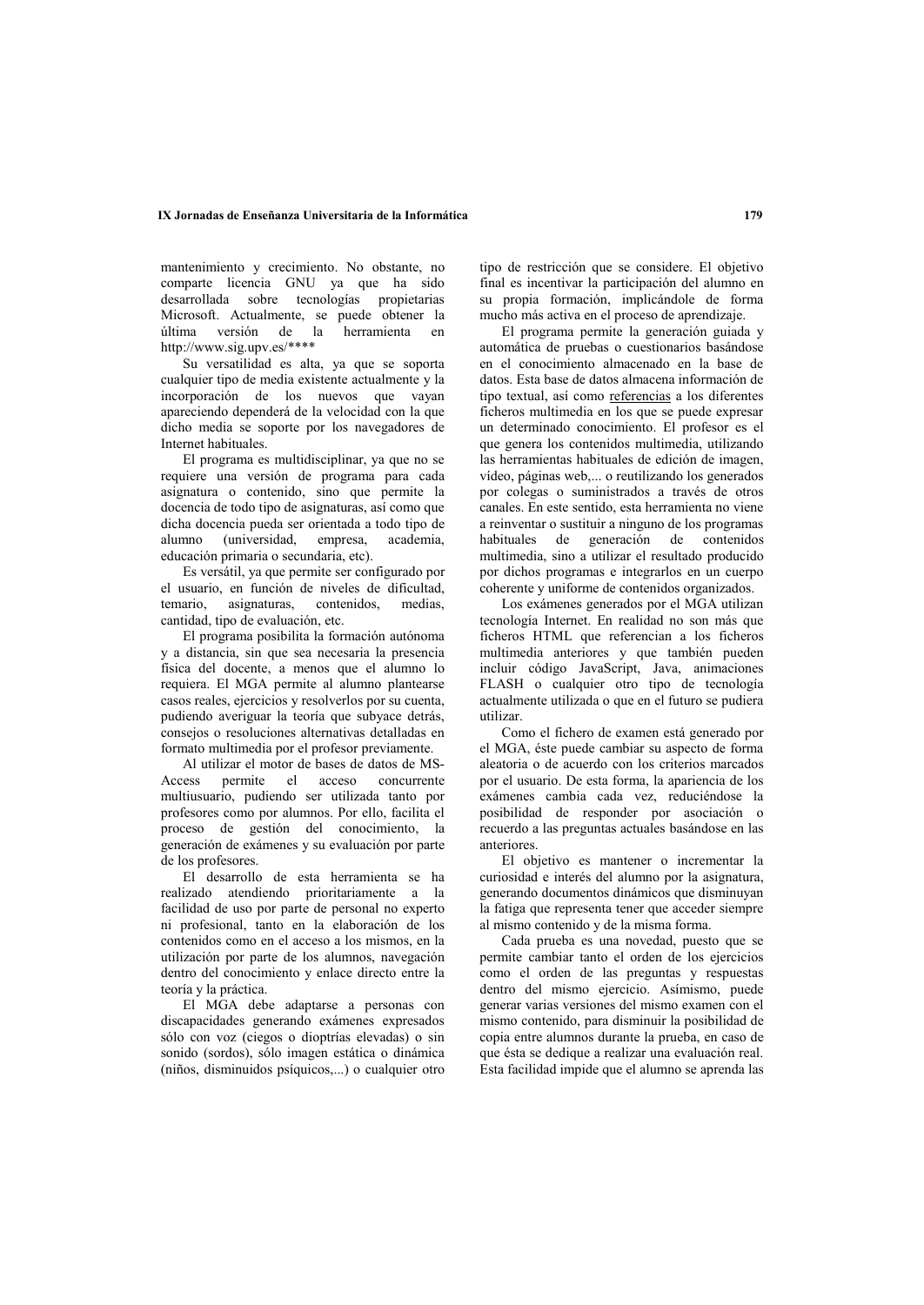#### **5Figure 180 5Figure 180 6Figure 180 6Figure 180 6Figure 180 6Figure 180 6Exclusion del alumnado**

respuestas de memoria sin que las comprenda como ocurre en juegos culturales como el Trivial.

Por otra parte, el MGA presenta una uniformidad de interfaz que facilita su uso, entre los diferentes temas y entre diferentes asignaturas. Al separar el motor de autoevaluación del conocimiento se consigue que cada profesor pueda suministrar su propia base de datos iunto con los contenidos multimedia asociados independientemente del programa, reduciendo por tanto la cantidad de información que circula a través de Internet o la cantidad de CDs que se requieren para la asignatura. La variación se encuentra en la teoría asociada a la práctica y en el contenido de la prueba. El grado de variación de las pruebas generadas dependerá de la cantidad de los conocimientos introducidos por el profesor.

La actualización de los contenidos se realiza fácilmente tan sólo con sustituir el fichero tipo *mdb* de la base de datos con la nueva versión e incorporar los nuevos recursos multimedia en los directorios correspondientes para que los hiperenlaces existentes puedan referenciarlos correctamente.

### 2.2. MGA simplificado

La versión simplificada del MGA consiste en un interfaz de usuario muy parecido a la versión integral, pero a la que se le ha eliminado toda la funcionalidad de edición o alteración del contenido de la base de datos. Esta es la versión que normalmente utiliza el alumno, ya que su objetivo no es alterar el contenido teórico-práctico de la asignatura, sino poder demandar del programa pruebas evaluatorias a realizar o  $\overline{2}$  corregidas con el fin de contrastar las respuestas dadas por el alumno respecto de las ofrecidas por el programa.

Gracias a la utilización de esta herramienta, se permite incrementar la productividad del profesor debido a la automatización de determinadas tareas docentes como son la resolución de dudas simples, el entrenamiento del alumno en problemas sencillos y la validación de conocimientos tanto en un ámbito doméstico (autoevaluación) como en el centro (evaluación).

De esta forma, el alumno realiza el estudio personalizado y adaptado y el grado de desarrollo de su capacidad cognitiva mediante la repetición de aquellas partes que menos domina, y de acuerdo a su ritmo de aprendizaje. Así mismo, se permite un seguimiento (estadístico) de su progreso tanto por parte del profesor (estadísticas en el servidor) como por él mismo (en su base de datos local).



Figura 3. Detalle de la versión simplificada en la fase de generación de pruebas

La realimentación que se produce al interaccionar el alumno con el programa permite incrementar la seguridad con la que el alumno se enfrentará posteriormente a un examen, sabiendo de antemano cuál es el grado de profundidad y dominio del conocimiento del que se le va a examinar. De esta forma, el alumno reduce la ansiedad y el nerviosismo con el que se realiza el examen, mejorando la nota media. Por otro lado, se reduce el porcentaje de suspensos frente a los presentados, va que la cantidad de presentados inconscientes de su nivel se reduce y aquellos que no se atrevían a presentarse porque dudaban de su nivel, ahora se animan a hacerlo.

Al utilizar el motor de bases de datos de MS-Access permite el acceso concurrente multiusuario en red para facilitar el acceso a las consultas o a la realización de exámenes en red. Estos exámenes pueden ser tanto impresos a la manera tradicional como en formato electrónico, con evaluación en tiempo real. Por su parte, los alumnos pueden plantear actividades, pero no alterar el contenido  $\alpha$ de la base de conocimiento.

#### $2.3$  WebMCA · La versión web del MCA

La tendencia creciente de uso de la web con fines educativos, motivó la consideración de hacer disponible para el alumnado todo el material generado con el MGA a través de web, dando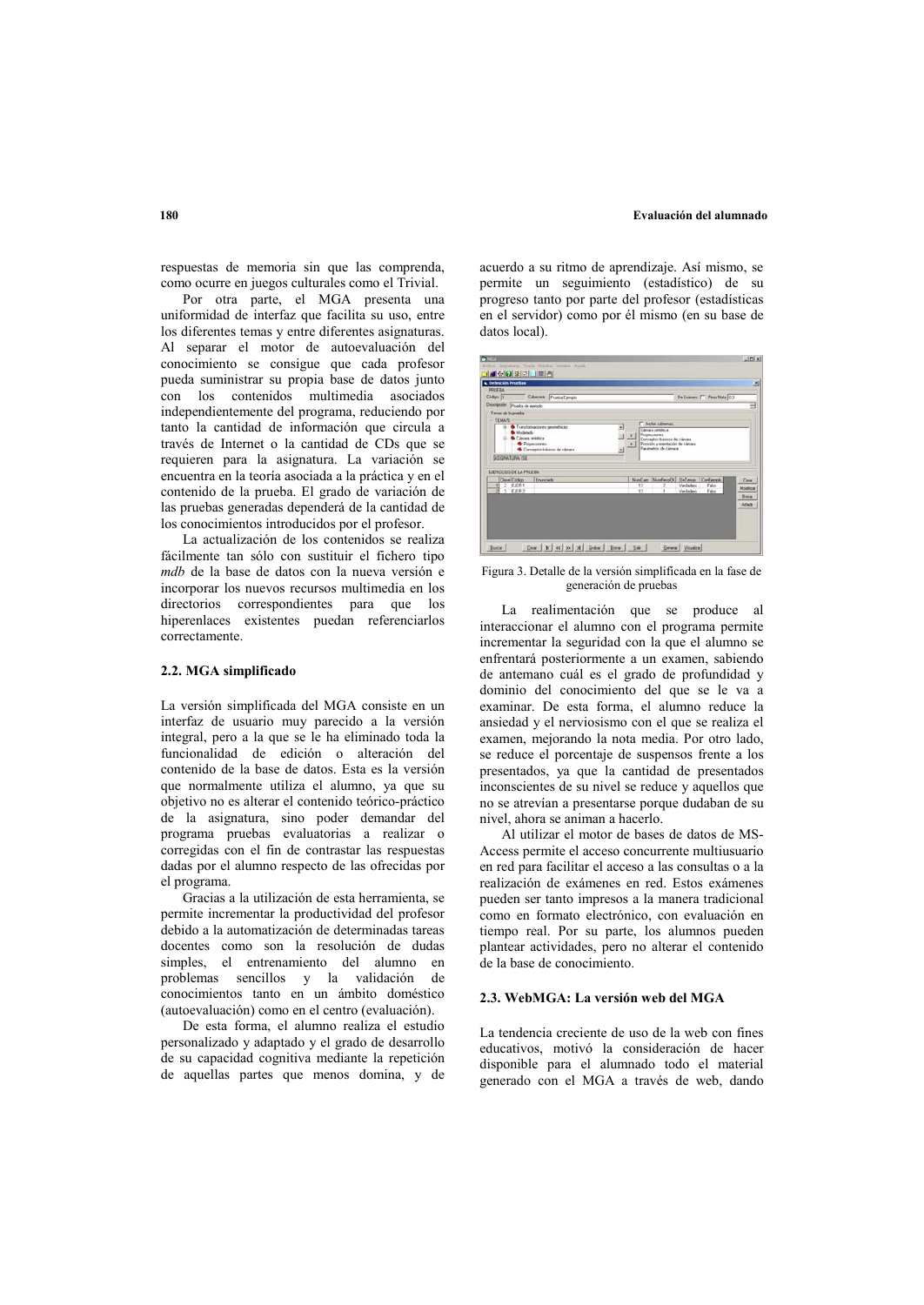origen a la versión web del mismo, el WebMGA. **2.4. SAM: Integración MGA-WebMGA** Con esta herramienta, el alumno, conectado a la web, trabaia contra servidor y puede ir realizando ejercicios propuestos por el docente o generar sus propios ejercicios (basándose en la información ya incluida en la base de datos), implicándose en su propio proceso de aprendizaje.



Figura 4. Detalle del navegador durante la fase de diseño de prueba en el WebMGA

La posibilidad de que el alumno trabaje a través de la web proporciona dos importantes ventajas: la posibilidad de acceder a una<br>información constantemente actualizada. constantemente actualizada. prácticamente en tiempo real, y de establecer una comunicación fluida entre el docente y el alumno; por ejemplo, vía correo electrónico o constituyendo foros sobre la asignatura. Igualmente son importantes las opciones que ofrece el WebMGA de evaluación automática contra servidor y de seguimiento estadístico de su progreso.

Prácticamente este versión ofrece las mismas posibilidades que la versión MGA reducida pero a través de un interfaz web que ataca a un servidor remoto vía Internet. Esta opción es especialmente interesante para la realización de consultas de última hora o realización de pruebas actualizadas. Sin embargo, para alumnos que no tienen acceso a Internet y estudian en zonas remotas, que no disponen de tarifas planas o de muy escasos recursos, es más recomendable la navegación en modo local fuera de línea vía MGA. La velocidad de acceso, respuesta y economía es mayor. Este punto es especialmente importante en la formación de colectivos muy desfavorecidos o de países subdesarrollados,...

El Sistema de Autoevaluación Multimedia (SAM) es un sistema de trabaio que fusiona los objetivos perseguidos por las herramientas MGA y WebMGA, constituyendo una nueva propuesta en la forma de desarrollar el proceso de (auto)aprendizaje. La integración de ambas herramientas permite que un docente defina los contenidos de la asignatura a impartir. distribuyéndolos en temas, haciendo referencia a páginas web de teoría de su asignatura y diseñando materiales de prácticas. Todo ello se incluye en una base de datos, la cual será accedida desde la web para posibilitar el trabajo de los alumnos

SAM puede ser implantado en cualquier entorno y nivel educativo siempre y cuando se disponga de una Intranet, de un servidor IIS que soporte tecnología ASP y opcionalmente de una conexión a Internet. La base de datos puede estar en el mismo servidor web o, por medidas de seguridad, en un servidor de BD con acceso restringido y que sólo satisfaga servicios de acceso desde determinadas máquinas. La misma base de datos y los mismos recursos multimedia pueden ser atacados concurrentemente por diferentes clientes MGA-alumno y MGA-profesor desde un aula informática, así como por el servidor web del aula que está atendiendo a diferentes peticiones a través de Internet.

Hay que señalar que la modificación de los elementos básicos de la base de datos de conocimientos, como son temas, preguntas, respuestas o su asociación en cuestiones no es posible vía web por motivos de seguridad. Lo único que queda registrado en la base de datos cuando un alumno trabaja desde web son las selecciones que hace para generarse sus propias pruebas o las respuestas que da al realizar alguna  $\alpha$  prueba. De esta manera, sólo se permite al docente  $\alpha$  (o grupo de docentes), en modo local, incluir o modificar los contenidos básicos incluidos en la hase de datos

#### **2.5.** Situación actual

El proceso de aplicación del SAM se ha puesto en marcha en las siguientes asignaturas impartidas en la Escuela Técnica Superior de Informática Aplicada de la Universidad Politécnica de